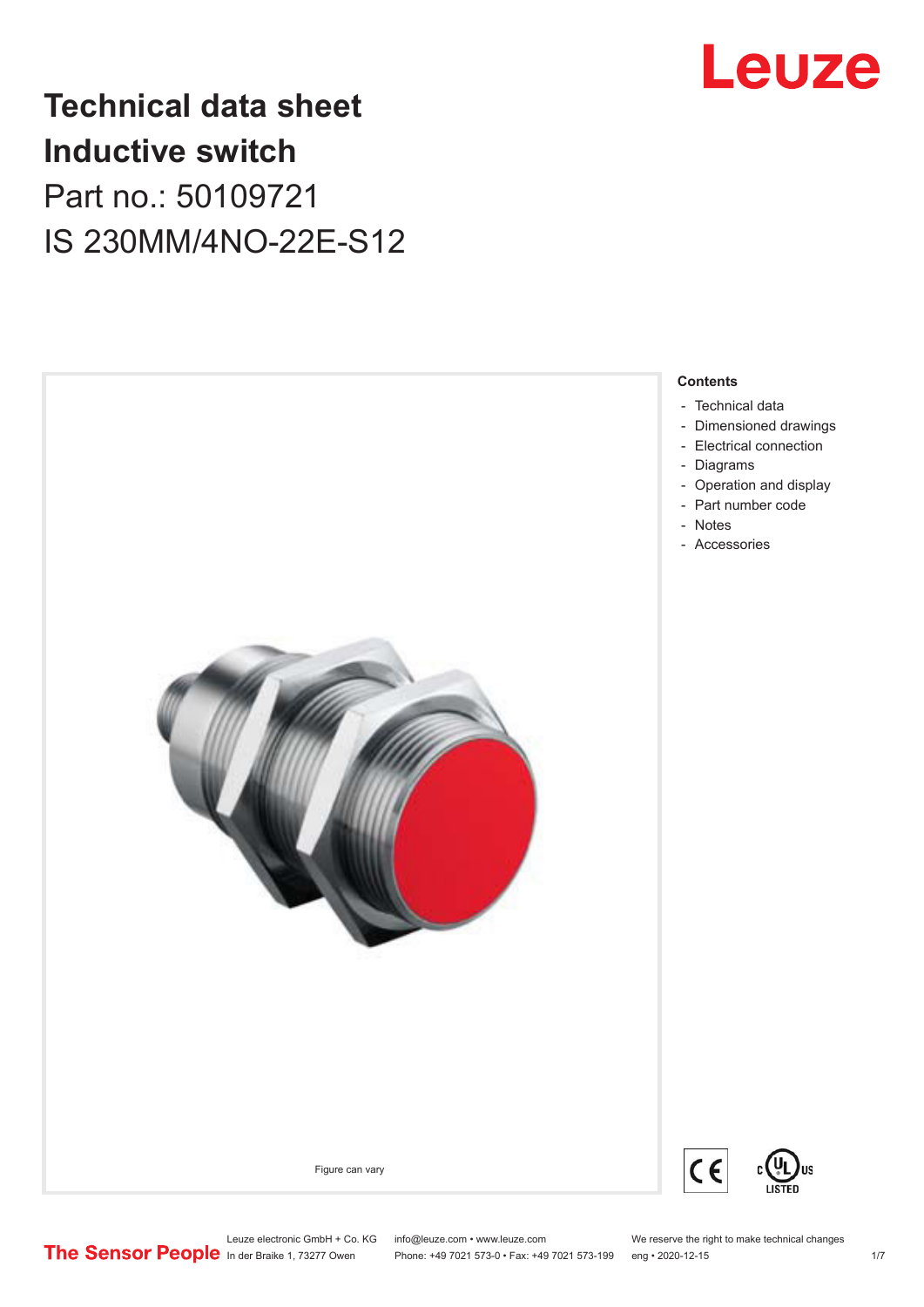## <span id="page-1-0"></span>**Technical data**

# Leuze

#### **Basic data**

**Series** 230 **Typ. operating range limit S<sup>n</sup> Operating range S<sub>a</sub>** 

### **Characteristic parameters**

MTTF 460 years

#### **Electrical data**

| Electrical data                      |                                                                                          |  |  |  |
|--------------------------------------|------------------------------------------------------------------------------------------|--|--|--|
| Protective circuit                   | Inductive protection                                                                     |  |  |  |
|                                      | Polarity reversal protection                                                             |  |  |  |
|                                      | Short circuit protected                                                                  |  |  |  |
| Performance data                     |                                                                                          |  |  |  |
| Supply voltage U <sub>p</sub>        | 10  30 V, DC                                                                             |  |  |  |
| <b>Residual ripple</b>               | $0 20 \%$ , From $U_{\rm B}$                                                             |  |  |  |
| <b>Open-circuit current</b>          | $010$ mA                                                                                 |  |  |  |
| Temperature drift, max. (in % of S.) | 10 %, Over the entire operating<br>temperature range                                     |  |  |  |
| Repeatability, max. (in % of S.)     | 5 %, For $U_R$ = 20  30 VDC, ambient<br>temperature $T_a = 23 \degree C \pm 5 \degree C$ |  |  |  |
| <b>Switching hysteresis</b>          | 10%                                                                                      |  |  |  |

22 mm

0 ... 17.8 mm

#### **Outputs**

**Number of digital switching outputs** 1 Piece(s)

#### **Switching outputs**

| <b>OWILCHING</b> UULPULO  |                  |
|---------------------------|------------------|
| <b>Voltage type</b>       | DC.              |
| Switching current, max.   | 200 mA           |
| Residual current, max.    | $0.1 \text{ mA}$ |
| Voltage drop              | $\leq$ 2 V       |
| <b>Switching output 1</b> |                  |
|                           |                  |

**Switching element** Transistor, PNP **Switching principle** NO (normally open)

#### **Timing**

**Switching frequency** 200 Hz **Readiness delay** 200 ms

#### **Connection**

**Number of connections** 1 Piece(s)

| <b>Connection 1</b>       |                 |  |
|---------------------------|-----------------|--|
| <b>Function</b>           | Signal OUT      |  |
|                           | Voltage supply  |  |
| <b>Type of connection</b> | Connector       |  |
| <b>Thread size</b>        | M <sub>12</sub> |  |
| <b>Type</b>               | Male            |  |
| <b>Material</b>           | Metal           |  |
| No. of pins               | 4-pin           |  |
| <b>Encoding</b>           | A-coded         |  |

#### **Mechanical data Design** Cylindrical **Thread size** M30 x 1.5 mm **Dimension (Ø x L)** 30 mm x 73.5 mm **Type of installation** Embedded **Housing material Metal Metal housing** Chromed brass **Sensing face material** Plastic, Polybutylene (PBT) **Net weight** 155 g **Housing color** Red, RAL 3000 Silver **Type of fastening** Mounting thread **Standard measuring plate** 66 x 66 mm<sup>2</sup>, Fe360 **Operation and display Type of display** LED **Number of LEDs** 1 Piece(s) **Environmental data** Ambient temperature, operation -25 ... 70 °C **Ambient temperature, storage** -25 ... 70 °C **Certifications Degree of protection** IP 67 **Protection class** III **Certifications** c UL US **Test procedure for EMC in accordance**  IEC 61000-4-2 **with standard** IEC 61000-4-3 IEC 61000-4-4 Standards applied **IEC 60947-5-2**

#### **Correction factors**

| <b>Aluminum</b>        | 0.4  |
|------------------------|------|
| <b>Stainless steel</b> | 0.66 |
| Copper                 | 0.35 |
| <b>Brass</b>           | 0.45 |
| Fe360 steel            |      |

#### **Classification**

| <b>Customs tariff number</b> | 85365019 |
|------------------------------|----------|
| eCl@ss 5.1.4                 | 27270101 |
| eCl@ss 8.0                   | 27270101 |
| eCl@ss 9.0                   | 27270101 |
| eCl@ss 10.0                  | 27270101 |
| eCl@ss 11.0                  | 27270101 |
| <b>ETIM 5.0</b>              | EC002714 |
| <b>ETIM 6.0</b>              | EC002714 |
| <b>ETIM 7.0</b>              | EC002714 |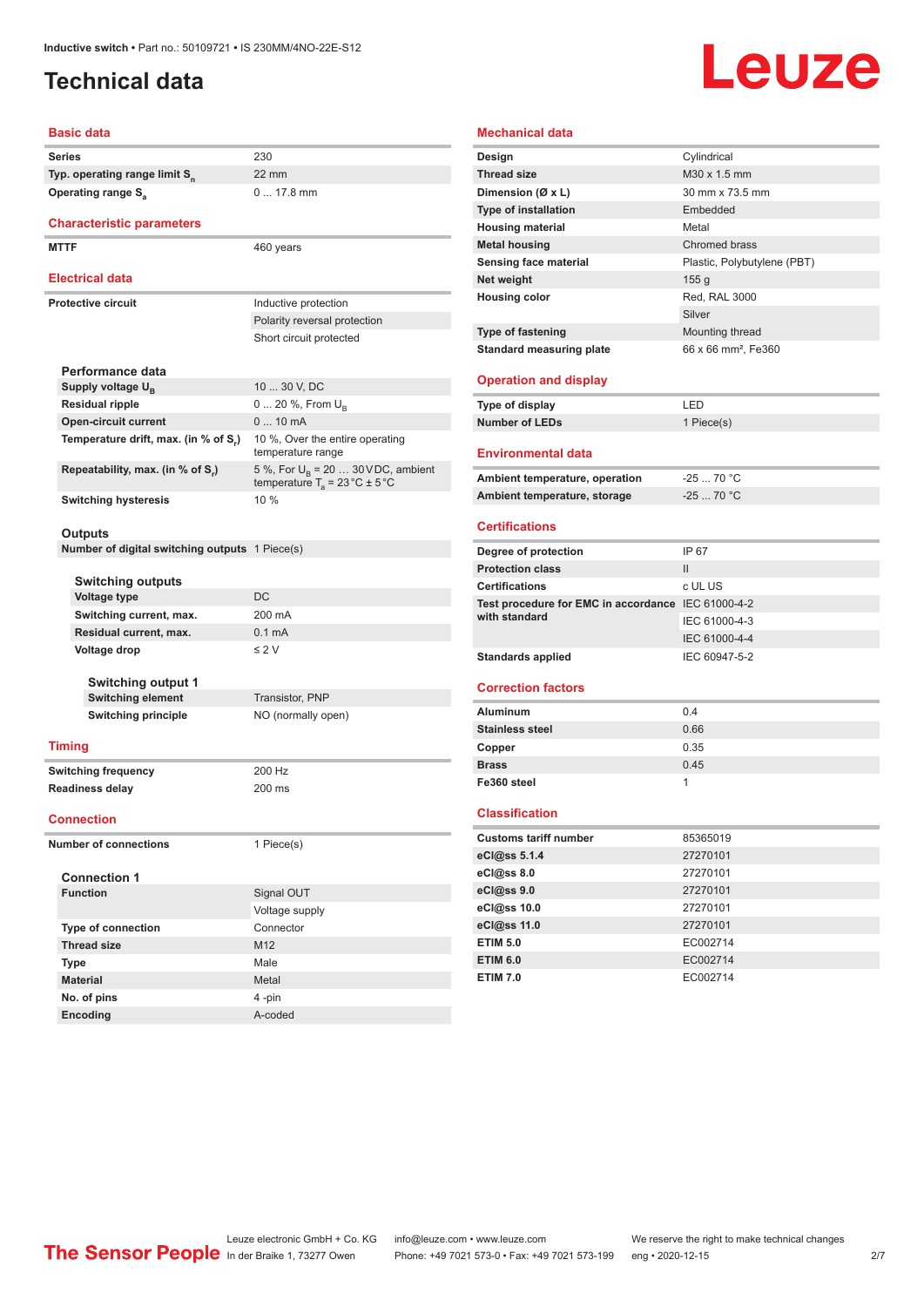## <span id="page-2-0"></span>**Dimensioned drawings**

All dimensions in millimeters



SW36

## **Electrical connection**

#### **Connection 1**

| <b>Function</b>           | Signal OUT     |
|---------------------------|----------------|
|                           | Voltage supply |
| <b>Type of connection</b> | Connector      |
| <b>Thread size</b>        | M12            |
| <b>Type</b>               | Male           |
| <b>Material</b>           | Metal          |
| No. of pins               | 4-pin          |
| Encoding                  | A-coded        |

#### **Pin Pin assignment**

|                         | V+               |
|-------------------------|------------------|
| $\overline{2}$          | n.c.             |
| 0<br>- 12               | GND              |
| $\overline{\mathbf{4}}$ | OUT <sub>1</sub> |

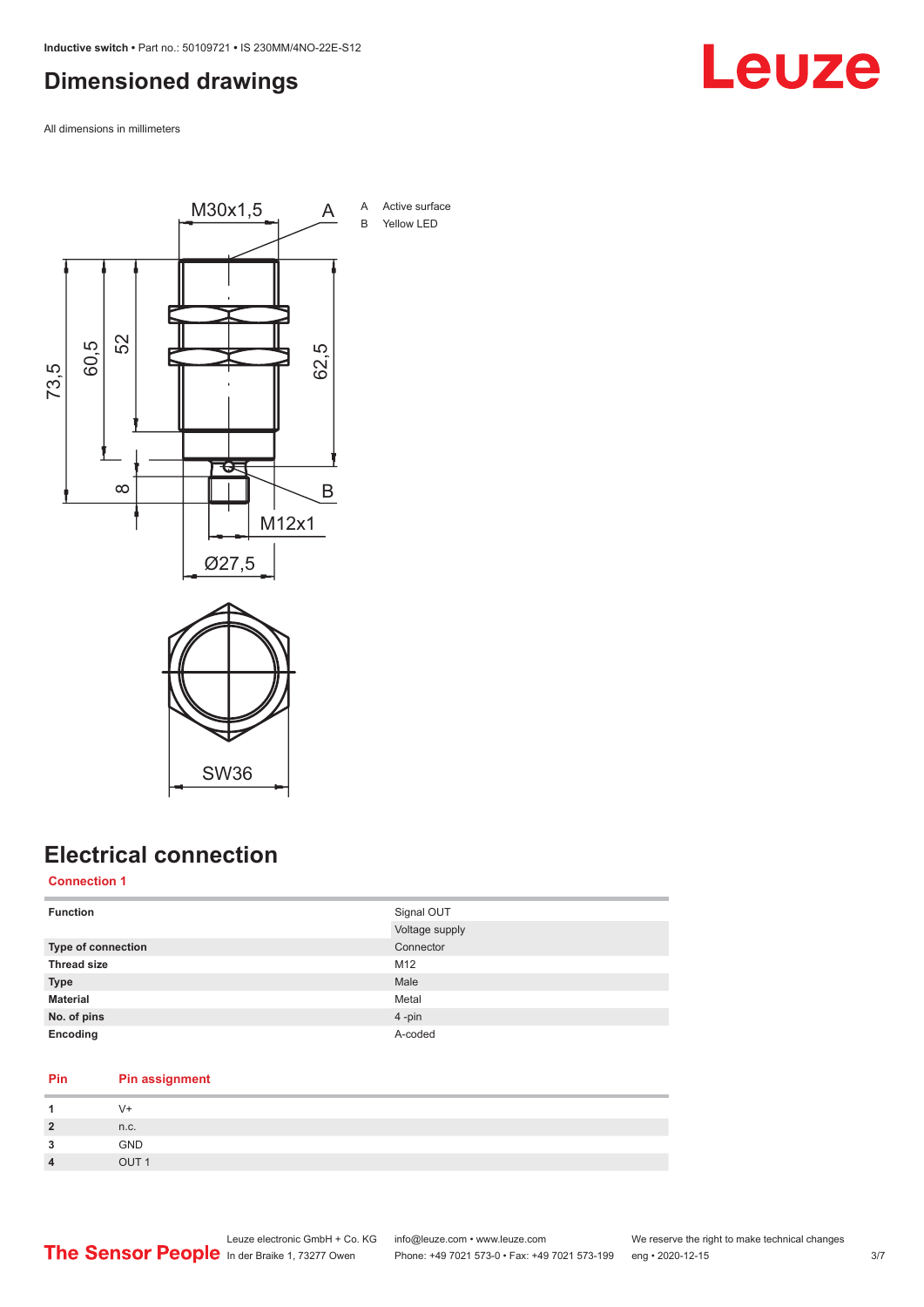### <span id="page-3-0"></span>**Diagrams**

# Leuze

### Embedded installation



## Types with  $S_{n}$  = 22.0 mm



## **Operation and display**

| <b>Meaning</b> |
|----------------|
|                |

1 Yellow, continuous light **Velow, and Switching state** Switching output/switching state

a Inductive switch

b Standard measuring plate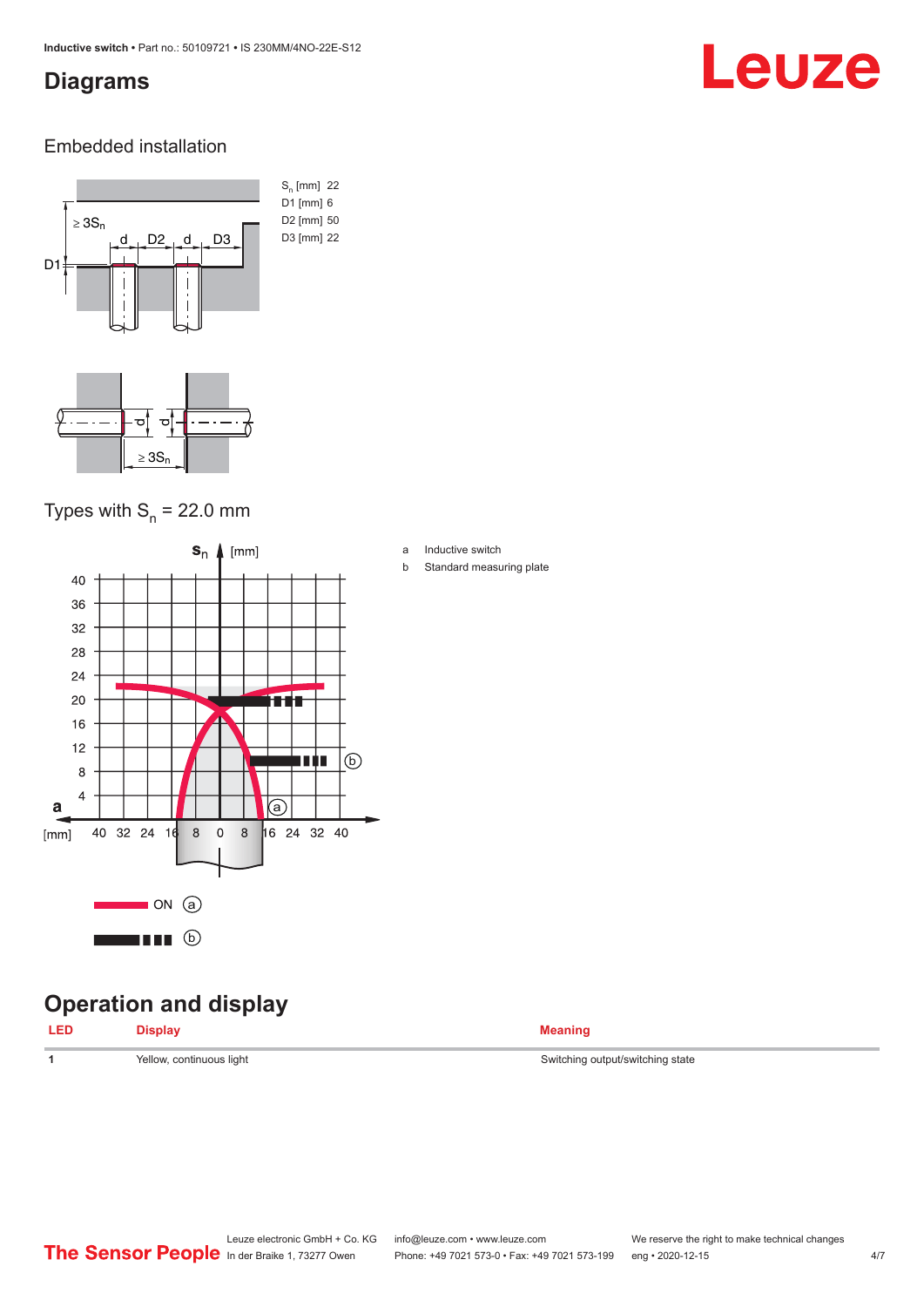## <span id="page-4-0"></span>**Part number code**

Part designation: **ISX YYY ZZ/AAA.BB-CCC-DDD-DDD**



| <b>ISX</b> | Operating principle / construction<br>IS: inductive switch, standard design<br>ISS: inductive switch, short construction                                                                                                                                                                                                                                                                                                                                                                                                                                                                                                                                                                                                                                                                                                                                                                                                                                                                                                                                                                                                                                                                                                                                                                                                                                                                                                                                                                          |
|------------|---------------------------------------------------------------------------------------------------------------------------------------------------------------------------------------------------------------------------------------------------------------------------------------------------------------------------------------------------------------------------------------------------------------------------------------------------------------------------------------------------------------------------------------------------------------------------------------------------------------------------------------------------------------------------------------------------------------------------------------------------------------------------------------------------------------------------------------------------------------------------------------------------------------------------------------------------------------------------------------------------------------------------------------------------------------------------------------------------------------------------------------------------------------------------------------------------------------------------------------------------------------------------------------------------------------------------------------------------------------------------------------------------------------------------------------------------------------------------------------------------|
| <b>YYY</b> | <b>Series</b><br>203: series with Ø 3 mm<br>204: series with $\varnothing$ 4 mm<br>205: series with M5 x 0.5 external thread<br>206: series with $\varnothing$ 6.5 mm<br>208: series with M8 x 1 external thread<br>212: series with M12 x 1 external thread<br>218: series with M18 x 1 external thread<br>230: series with M30 x 1.5 external thread<br>240: series in cubic design<br>244: series in cubic design<br>255: series with 5 x 5 mm <sup>2</sup> cross section<br>288: series with 8 x 8 mm <sup>2</sup> cross section                                                                                                                                                                                                                                                                                                                                                                                                                                                                                                                                                                                                                                                                                                                                                                                                                                                                                                                                                              |
| <b>ZZ</b>  | Housing / thread<br>MM: metal housing (active surface: plastic) / metric thread<br>FM: full-metal housing (active surface: stainless steel AISI 316L) / metric thread<br>MP: metal housing (active surface: plastic) / smooth (without thread)                                                                                                                                                                                                                                                                                                                                                                                                                                                                                                                                                                                                                                                                                                                                                                                                                                                                                                                                                                                                                                                                                                                                                                                                                                                    |
| <b>AAA</b> | Output current / supply<br>4NO: PNP transistor, NO contact<br>4NC: PNP transistor, NC contact<br>2NO: NPN transistor, NO contact<br>2NC: NPN transistor, NC contact<br>1NO: relay, NO contact / AC/DC<br>1NC: relay, NC contact / AC/DC<br>44: 2 PNP transistor switching outputs, antivalent (NO + NC)<br>22: 2 NPN transistor switching outputs, antivalent (NO + NC)                                                                                                                                                                                                                                                                                                                                                                                                                                                                                                                                                                                                                                                                                                                                                                                                                                                                                                                                                                                                                                                                                                                           |
| BB         | <b>Special equipment</b><br>n/a: no special equipment<br>5F: food version<br>5: housing material V2A (1.4305, AISI 303)                                                                                                                                                                                                                                                                                                                                                                                                                                                                                                                                                                                                                                                                                                                                                                                                                                                                                                                                                                                                                                                                                                                                                                                                                                                                                                                                                                           |
| <b>CCC</b> | Measurement range / type of installation<br>1E0: typ. range limit 1.0 mm / embedded installation<br>1E5: typ. range limit 1.5 mm / embedded installation<br>2E0: typ. range limit 2.0 mm / embedded installation<br>3E0: typ. range limit 3.0 mm / embedded installation<br>4E0: typ. range limit 4.0 mm / embedded installation<br>5E0: typ. range limit 5.0 mm / embedded installation<br>6E0: typ. range limit 6.0 mm / embedded installation<br>8E0: typ. range limit 8.0 mm / embedded installation<br>10E: typ. range limit 10.0 mm / embedded installation<br>12E: typ. range limit 12.0 mm / embedded installation<br>15E: typ. range limit 15.0 mm / embedded installation<br>20E: typ. range limit 20.0 mm / embedded installation<br>22E: typ. range limit 22.0 mm / embedded installation<br>2N5: typ. range limit 2.5 mm / non-embedded installation<br>4N0: typ. range limit 4.0 mm / non-embedded installation<br>8NO: typ. range limit 8.0 mm / non-embedded installation<br>10N: typ. range limit 10.0 mm / non-embedded installation<br>12N: typ. range limit 12.0 mm / non-embedded installation<br>14N: typ. range limit 14.0 mm / non-embedded installation<br>15N: typ. range limit 15.0 mm / non-embedded installation<br>20N: typ. range limit 20.0 mm / non-embedded installation<br>22N: typ. range limit 22.0 mm / non-embedded installation<br>25N: typ. range limit 25.0 mm / non-embedded installation<br>40N: typ. range limit 40.0 mm / non-embedded installation |
| <b>DDD</b> | <b>Electrical connection</b><br>n/a: cable, standard length 2000 mm<br>S12: M12 connector, 4-pin, axial<br>200-S12: cable, length 200 mm with M12 connector, 4-pin, axial<br>200-S8.3: cable, length 200 mm with M8 connector, 3-pin, axial<br>S8.3: M8 connector, 3-pin, axial<br>005-S8.3: cable, length 500 mm with M8 connector, 3-pin, axial<br>050: cable, standard length 5000 mm, 3-wire                                                                                                                                                                                                                                                                                                                                                                                                                                                                                                                                                                                                                                                                                                                                                                                                                                                                                                                                                                                                                                                                                                  |

**Note**

 $\%$  A list with all available device types can be found on the Leuze website at www.leuze.com.

Leuze electronic GmbH + Co. KG info@leuze.com • www.leuze.com We reserve the right to make technical changes In der Braike 1, 73277 Owen Phone: +49 7021 573-0 • Fax: +49 7021 573-199 eng • 2020-12-15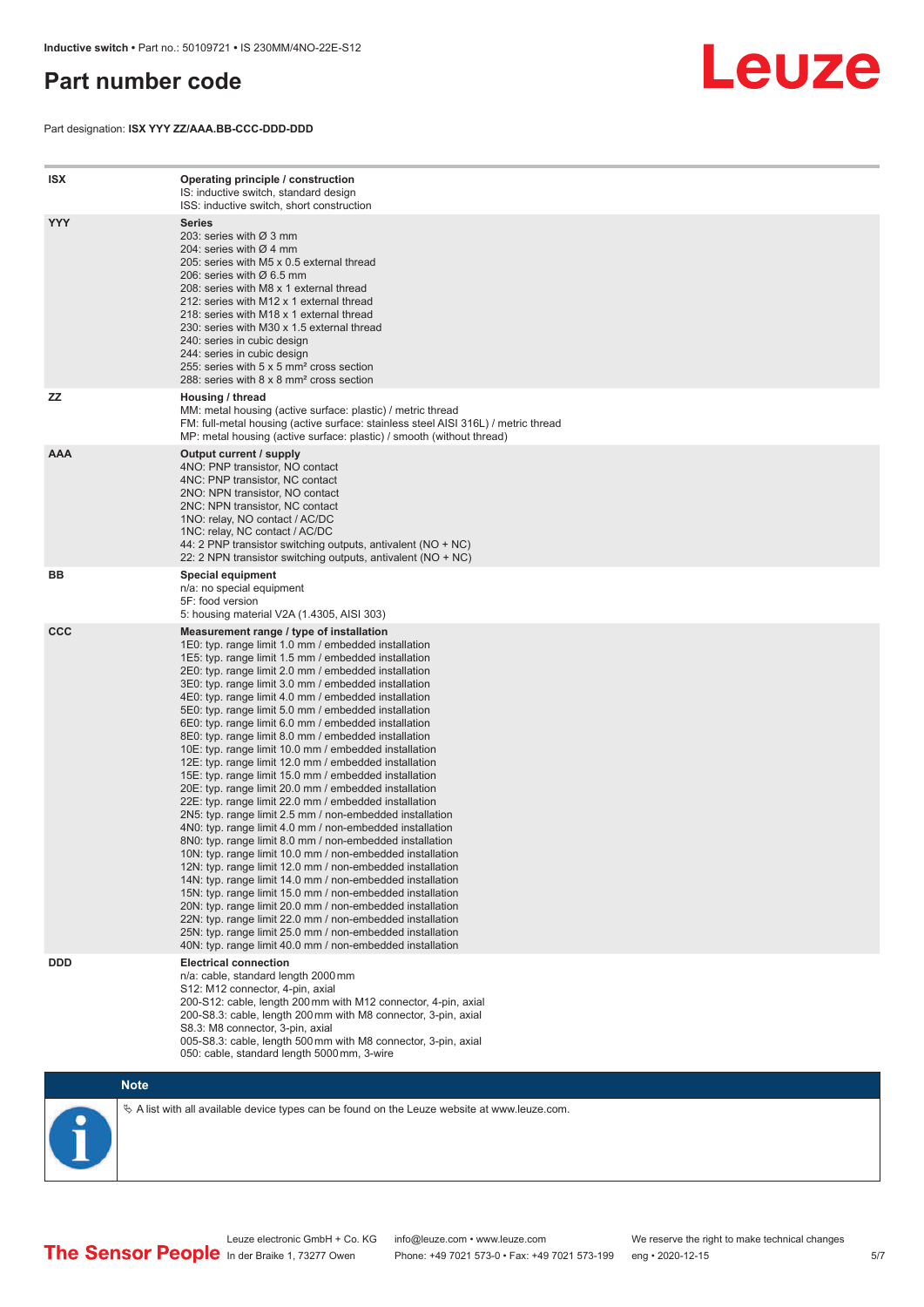## <span id="page-5-0"></span>**Notes**

 $\%$  This product is not a safety sensor and is not intended as personnel protection.

 $\&$  The product may only be put into operation by competent persons.

 $\%$  Only use the product in accordance with its intended use.



## **Accessories**

## Connection technology - Connection cables

|  | Part no. | <b>Designation</b>     | <b>Article</b>   | <b>Description</b>                                                                                                                                           |
|--|----------|------------------------|------------------|--------------------------------------------------------------------------------------------------------------------------------------------------------------|
|  | 50130654 | KD U-M12-4A-P1-<br>020 | Connection cable | Connection 1: Connector, M12, Axial, Female, A-coded, 4-pin<br>Connection 2: Open end<br>Shielded: No<br>Cable length: 2,000 mm<br>Sheathing material: PUR   |
|  | 50130657 | KD U-M12-4A-P1-<br>050 | Connection cable | Connection 1: Connector, M12, Axial, Female, A-coded, 4-pin<br>Connection 2: Open end<br>Shielded: No<br>Cable length: 5,000 mm<br>Sheathing material: PUR   |
|  | 50130648 | KD U-M12-4A-V1-<br>020 | Connection cable | Connection 1: Connector, M12, Axial, Female, A-coded, 4-pin<br>Connection 2: Open end<br>Shielded: No<br>Cable length: 2,000 mm<br>Sheathing material: PVC   |
|  | 50130688 | KD U-M12-4W-V1-<br>020 | Connection cable | Connection 1: Connector, M12, Angled, Female, A-coded, 4 -pin<br>Connection 2: Open end<br>Shielded: No<br>Cable length: 2,000 mm<br>Sheathing material: PVC |

Leuze